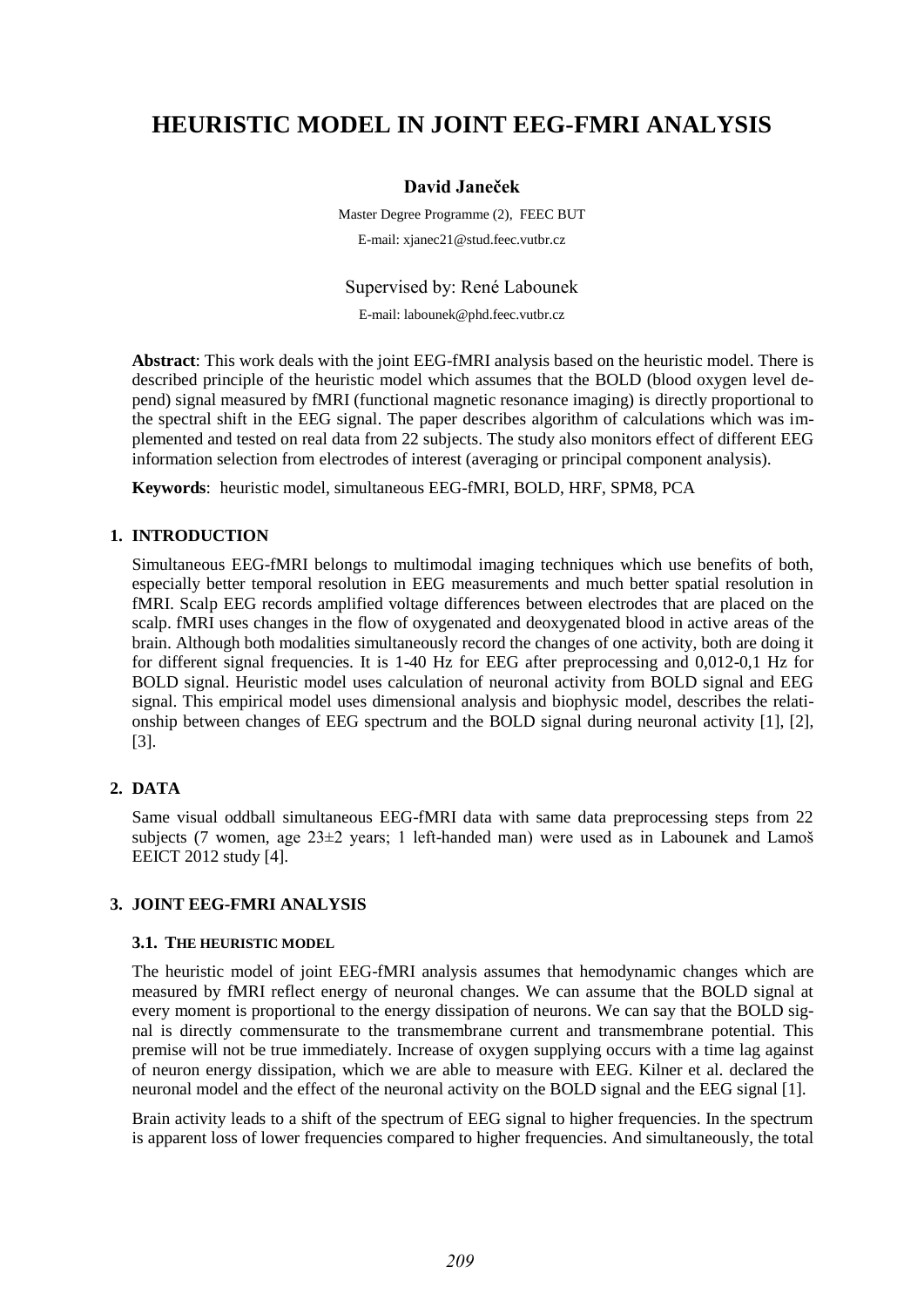power of the spectrum decreases. This shift of spectrum characterizes activation of neurons. Neuronal activity leads to an increase in the BOLD signal. Based on Kilner et al. model, BOLD changes are directly proportional to the EEG spectrum shift and can be expressed with following equation [1].

$$
\left(\frac{b'}{b}\right)^2 \sim (1+\alpha)^2 \sim \frac{\int \omega^2 \cdot p'(\omega) d\omega}{\int \omega^2 \cdot p(\omega) d\omega} \tag{1}
$$

Where b<sup>e</sup> is value of BOLD signal during activation of neuronal population, b BOLD in stationary phase.  $\alpha$  is the neuronal activation,  $\omega$  is frequency of EEG signal and p' is normalized power spectrum during activation and p normalized power spectrum in stationary phase [1].

#### **3.2. EXTRACTION OF USEFUL INFORMATION FROM EEG AND FMRI DATA**

For simplicity, we can assume stationary phase as a constant value. If we choose the denominator which corresponds with stationary phase as a constant value, we can modify the formula (1) to next form [2].

$$
b' \sim \sqrt{\int \omega^2 . p'(\omega) d\omega} \tag{2}
$$

If we calculate the vector values of the EEG spectrum shift corresponding to the fMRI scanning repetition times (TR), we can use this vector as a regressor in a general linear model for finding BOLD based active sections of the brain related to the shift [2].

#### **3.3. ALGORITHM OF DATA PROCESSING**

In the Figure 1, you can see block diagram of the analysis. A vector of normalized power values with EEG spectrum in the times of fMRI scans is calculated in the first step. In the first approach, vectors are calculated for each electrode separately and then are averaged across the electrodes of interest (all 30 electrodes). Second approach uses the principal component analysis (PCA). Main components are computed from the electrodes of interest using PCA. Vectors of spectrum shifts are calculated from these components. Third access computes vectors from each electrode of interest and PCA is used on these vectors. We want to extract signal coming from activated brain regions by using PCA, which is reflected in some of the components computed from all electrodes. The exact component location should be then estimated with fMRI data fusion. In this work, each approach is individually evaluated. When we have vector of spectrum shift values, we need to convolve this vector with hemodynamic response function (HRF) which is an impulse response function of hemodynamic model. HRF models the delay in BOLD signal compared to beginning of the neuronal activity. By contrast, EEG spectrum shift occurs immediately after beginning of neuronal activity. Furthermore, the vector values are normalized and enter as a regressor into general linear model in statistical analysis with fMRI data. Statistical Parametric Mapping version 8 (SPM8, *Wellcome Trust Centre, London*) is used for this analysis.



#### **3.4. DATA ANALYSIS**

There were calculated activations maps based on EEG spectrum shift regressors from averaging method and from PCA methods. Single subject analysis was performed as separate GLM estimation for each regressor method calculation. Group analysis across subjects was computed as one sample t-test separately for each regressor method calculation and evaluated with p-value of statistical significance <0.001 uncorrected for multiple testing errors.